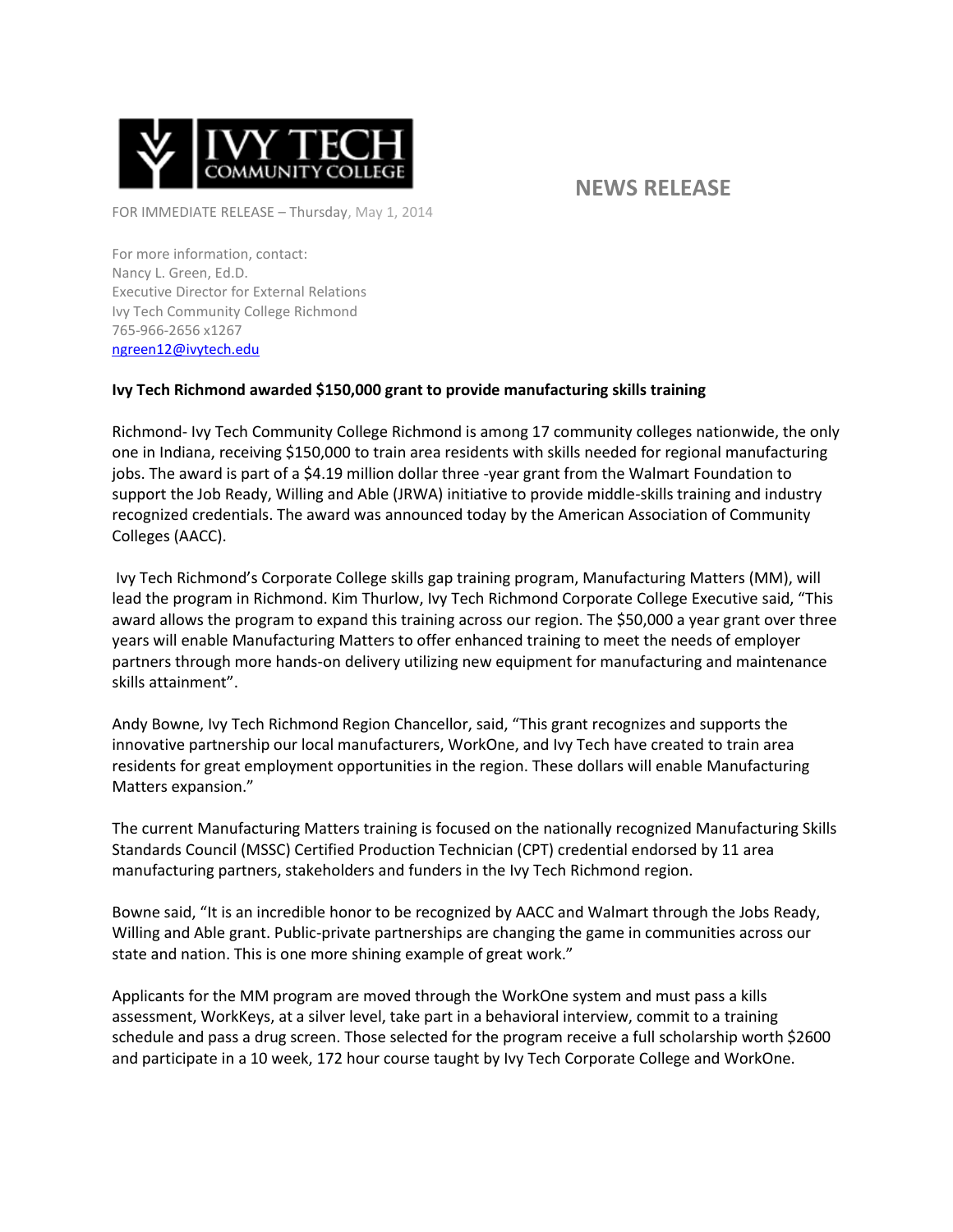"The training involves technical skills related to the CPT and 32 hours of employability skills to address teamwork, communication, problem solving and self-awareness. Those achieving the national CPT certification can receive six academic credits at Ivy Tech Community College in pursuit of a technical degree", Thurlow said.

Manufacturing Matters and Ivy Tech Community College Richmond have received several recent honors. The Economic Development Corporation of Wayne County honored Ivy Tech Richmond on April 7 with its first Economic Development Partner Award for Manufacturing Matters and community service. The Wayne County Area Chamber of Commerce honored Ivy Tech, the Economic Development Corporation of Wayne County and WorkOne for Manufacturing Matters with its 2013 Partners in Education Award. Indiana 6<sup>th</sup> District Congressman Luke Messer noted Manufacturing Matters success and first graduating class a statement in the Congressional Record.

Thurlow said, "Because the model actively engages all stakeholders in the process, we have been able to create traction in stating what employers want, how to get it, and then having employers respond by valuing the training. Everyone owns the success of the program, and these additional funds will help us enhance the quality and capacity to continue to help create opportunities for our residents, and success for our employers."

Other funders for the Manufacturing Matters program are Duke Energy, Economic Development Corporation of Wayne County, Wayne County Area Chamber of Commerce, Wayne County Foundation and the Economic Growth Group.

**About Ivy Tech Community College** It is the state's largest public postsecondary institution and the nation's largest singly accredited statewide community college system serving nearly 200,000 students annually. Ivy Tech has campuses throughout Indiana. It serves as the state's engine of workforce development, offering affordable degree programs and training that are aligned with the needs of its communities. In addition, its courses and programs transfer to other colleges and universities in Indiana. It is accredited by the Higher Learning Commission and is a member of the North Central Association.

**About the American Association of Community Colleges** As the voice of the nation's community colleges, the American Association of Community Colleges (AACC), delivers educational and economic opportunity for 13 million diverse students in search of the American Dream. Uniquely dedicated to access and success for all students, AACC's nearly 1,200 member colleges provide an on-ramp to degree attainment, skilled careers and family-supporting wages. Located in Washington, D.C., AACC advocates for these not-for-profit, public-serving institutions to ensure they have the resources and support they need to deliver on the mission of increasing economic mobility for all.

## **About the Center for Workforce and Economic Development**

AACC's Center for Workforce and Economic Development (AACC CWED) is the division within AACC that specifically focuses on student engagement, persistence and completion of students in industryrecognized credentialed programs. AACC CWED connects national and local employers to the colleges, ensures alignment with industry affiliates and networks that can support sector-specific initiatives and supports the success of every student to employment, further education and training and/or the necessary credential to improve their current job status. AACC CWED has an extensive history of working with industry partners, foundations, workforce and economic development partners and